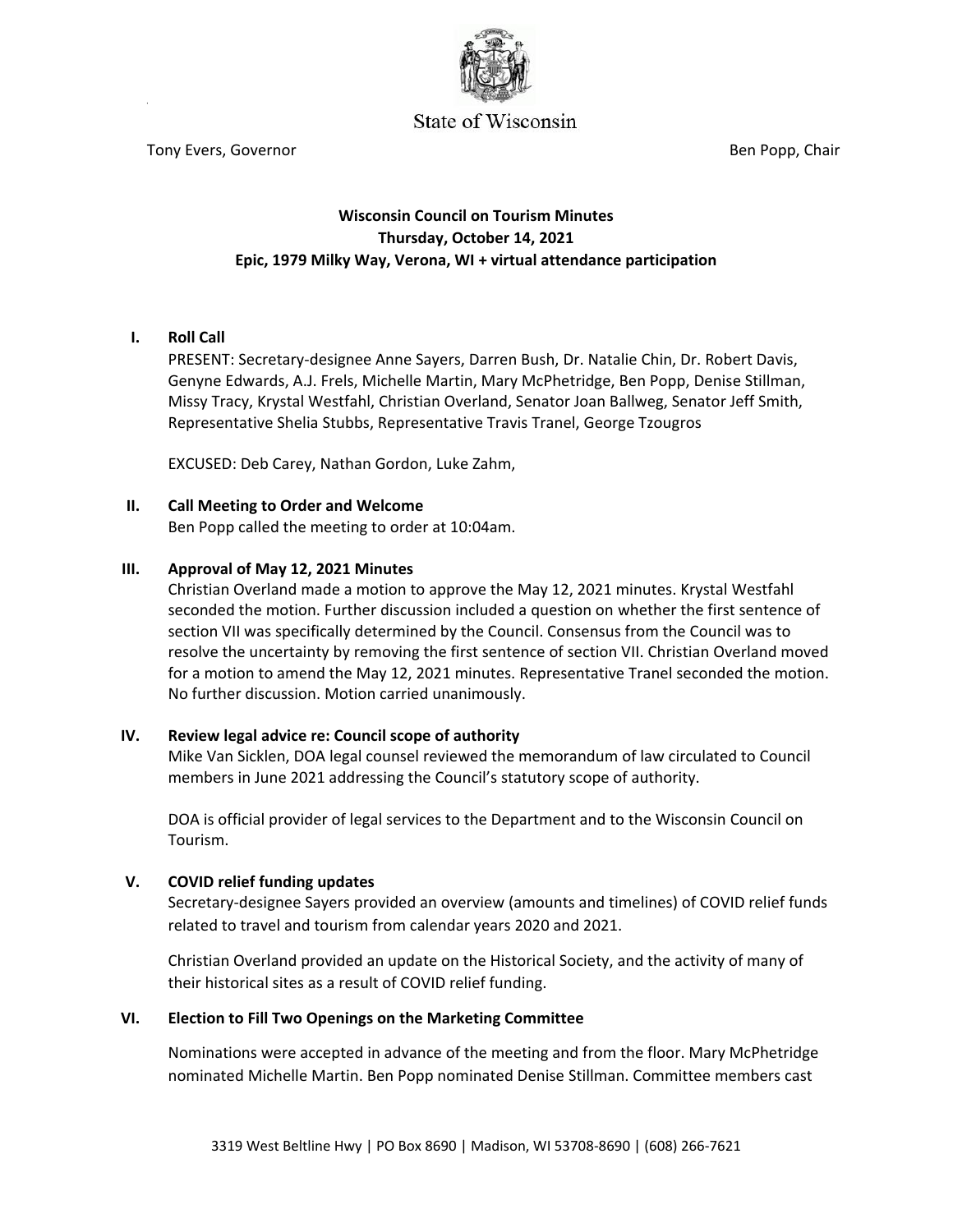

# $\mathbf{C}$ tony  $\mathbf{C}$

### Tony Evers, Governor **Ben Popp, Chair** Ben Popp, Chair Ben Popp, Chair

voice votes for two total members. Both candidates received 17 votes and were elected to serve on the Marketing Committee.

# **VII. Marketing Report**

Department of Tourism's Chief Marketing Officer Shane Brossard delivered a Brand Strategy presentation. This included highlights from the summer and fall 2021 campaigns and highlighted in-state and out-of-state target markets. Brossard also shared an overview of media investments and arrivals from six new out of state target markets, and data on 2021 recovery in comparison to the Midwest competitive set. A question arose about cost per arrival which was noted as a follow up item.

#### **VIII. Vote on Logo Trademark Recommendation**

DOA Legal Counsel advised that the Council make a formal recommendation to the Department to further protect the Travel Wisconsin logo by applying for federal registration. Legal Counsel previously secured the protection of state registration for the Travel Wisconsin logo because of the significant value of the logo.

Chair Ben Popp asked the Council if they would like to take up a motion for a formal recommendation to the Department to pursue federal protection for the logo. Krystal Westfahl motioned for recommendation. Darren Bush seconded the motion. Further discussion on the question occurred. Legal Counsel confirmed the recommendation would be for the Department to further protect the unique color, font, and shape of the logo and wording. Council members had additional discussion around the question. Legal Counsel advised that increasing protection federally of the logo would make it easier to license and sub license; the Department would have the ability to better control it. The registration would also better protect the logo on any future merchandising. No further discussion. All in favor Motion passed unanimously.

# **IX. Meetings and Conventions Committee Report**

Meetings and Conventions Committee Chair A.J. Frels provided a report out on the work of the committee, which has met twice since the last Council meeting. He updated Council on:

- 1. Tradeshows: the committee recently had a booth at the Connect Marketplace tradeshow in Tampa, attended by 850 meeting planners.
- 2. Brand position and marketing strategy: to assist in our state's recovery, and to further grow our share of the meetings market, the committee has requested presentations from three marketing firms that have experience in developing strategies for positioning in this market. This will assist to raise awareness, drive brand and perception, and generate leads to move in the direction of DMO's.
- 3. M&C Video Project: the committee will be launching a video project this month showcasing five conference centers and the unique characteristics of the connected destination cities to help attract more meetings and conventions.